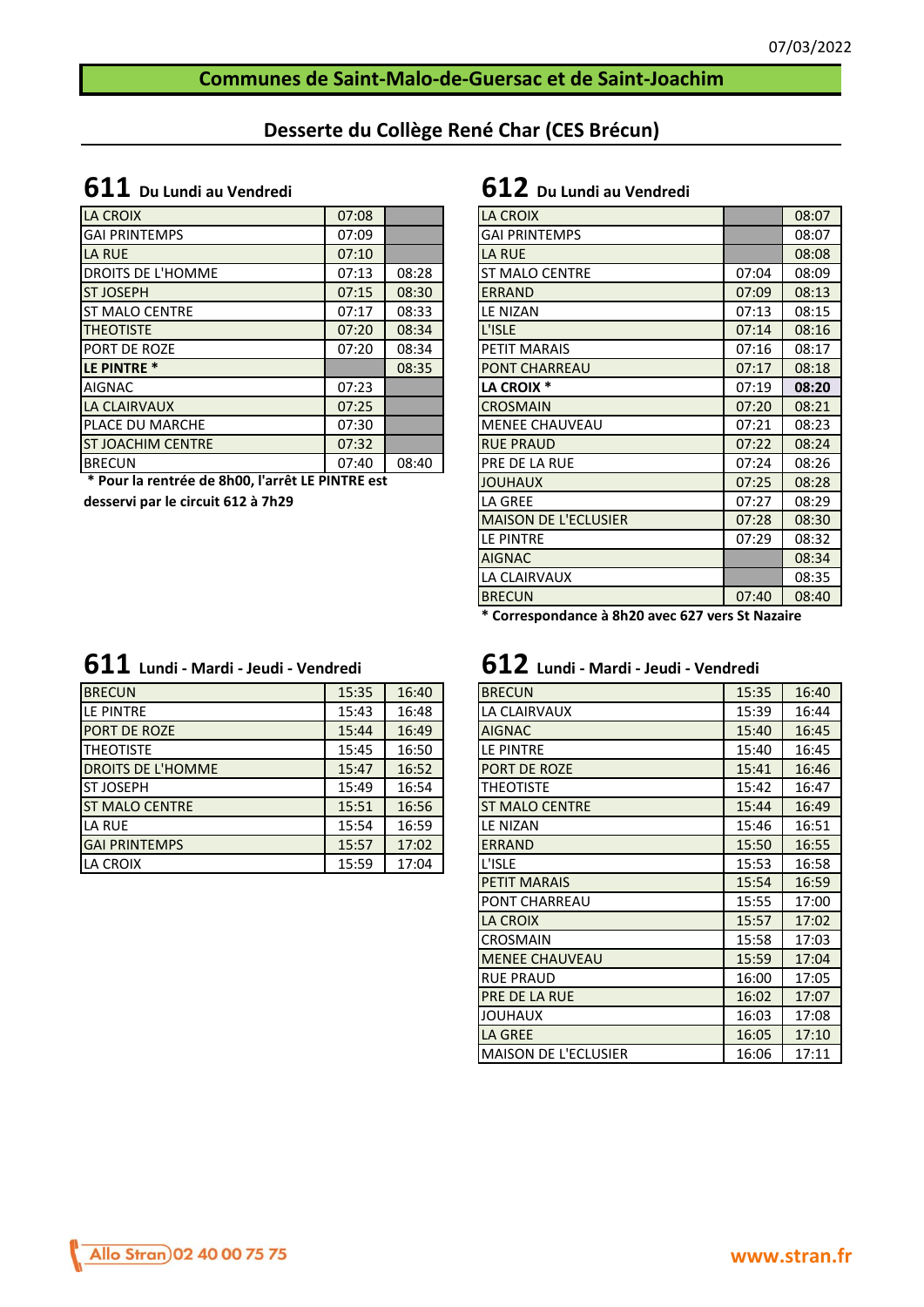| <b>BRECUN</b>            | 12:10 | <b>BRECUN</b>            | 11:10 |
|--------------------------|-------|--------------------------|-------|
| <b>ILE PINTRE</b>        | 12:15 | LA CLAIRVAUX             | 11:14 |
| <b>PORT DE ROZE</b>      | 12:16 | <b>AIGNAC</b>            | 11:15 |
| <b>ITHEOTISTE</b>        | 12:17 | LE PINTRE                | 11:16 |
| <b>DROITS DE L'HOMME</b> | 12:18 | <b>PORT DE ROZE</b>      | 11:17 |
| <b>IST JOSEPH</b>        | 12:20 | <b>THEOTISTE</b>         | 11:18 |
| <b>IST MALO CENTRE</b>   | 12:21 | <b>ST MALO CENTRE</b>    | 11:21 |
| LA RUE                   | 12:23 | <b>ST MALO CENTRE</b>    | 11:22 |
| <b>GAI PRINTEMPS</b>     | 12:25 | <b>DROITS DE L'HOMME</b> | 11:23 |
| LA CROIX                 | 12:27 | <b>ST JOSEPH</b>         | 11:23 |
|                          |       |                          |       |

# **611 Mercredi Midi 612 Mercredi Midi**

| <b>BRECUN</b>         | 12:10 | <b>BRECUN</b>               | 11:10 | 12:10 |
|-----------------------|-------|-----------------------------|-------|-------|
| LE PINTRE             | 12:15 | LA CLAIRVAUX                | 11:14 | 12:14 |
| PORT DE ROZE          | 12:16 | <b>AIGNAC</b>               | 11:15 | 12:15 |
| THEOTISTE             | 12:17 | LE PINTRE                   | 11:16 | 12:15 |
| DROITS DE L'HOMME     | 12:18 | <b>PORT DE ROZE</b>         | 11:17 | 12:16 |
| ST JOSEPH             | 12:20 | <b>THEOTISTE</b>            | 11:18 | 12:17 |
| <b>ST MALO CENTRE</b> | 12:21 | <b>ST MALO CENTRE</b>       | 11:21 | 12:19 |
| LA RUE                | 12:23 | <b>ST MALO CENTRE</b>       | 11:22 |       |
| <b>GAI PRINTEMPS</b>  | 12:25 | DROITS DE L'HOMME           | 11:23 |       |
| LA CROIX              | 12:27 | <b>ST JOSEPH</b>            | 11:23 |       |
|                       |       | <b>LE NIZAN</b>             | 11:25 | 12:21 |
|                       |       | ERRAND                      | 11:28 | 12:25 |
|                       |       | L'ISLE                      | 11:33 | 12:28 |
|                       |       | PETIT MARAIS                | 11:35 | 12:29 |
|                       |       | <b>PONT CHARREAU</b>        | 11:36 | 12:30 |
|                       |       | LA CROIX                    | 11:38 | 12:32 |
|                       |       | <b>CROSMAIN</b>             | 11:39 | 12:33 |
|                       |       | <b>MENEE CHAUVEAU</b>       | 11:41 | 12:34 |
|                       |       | <b>RUE PRAUD</b>            | 11:41 | 12:35 |
|                       |       | <b>PRE DE LA RUE</b>        | 11:44 | 12:37 |
|                       |       | <b>JOUHAUX</b>              | 11:45 | 12:38 |
|                       |       | LA GREE                     | 11:47 | 12:40 |
|                       |       | <b>MAISON DE L'ECLUSIER</b> | 11:48 | 12:41 |
|                       |       | LA RUE                      | 11:53 |       |
|                       |       |                             |       |       |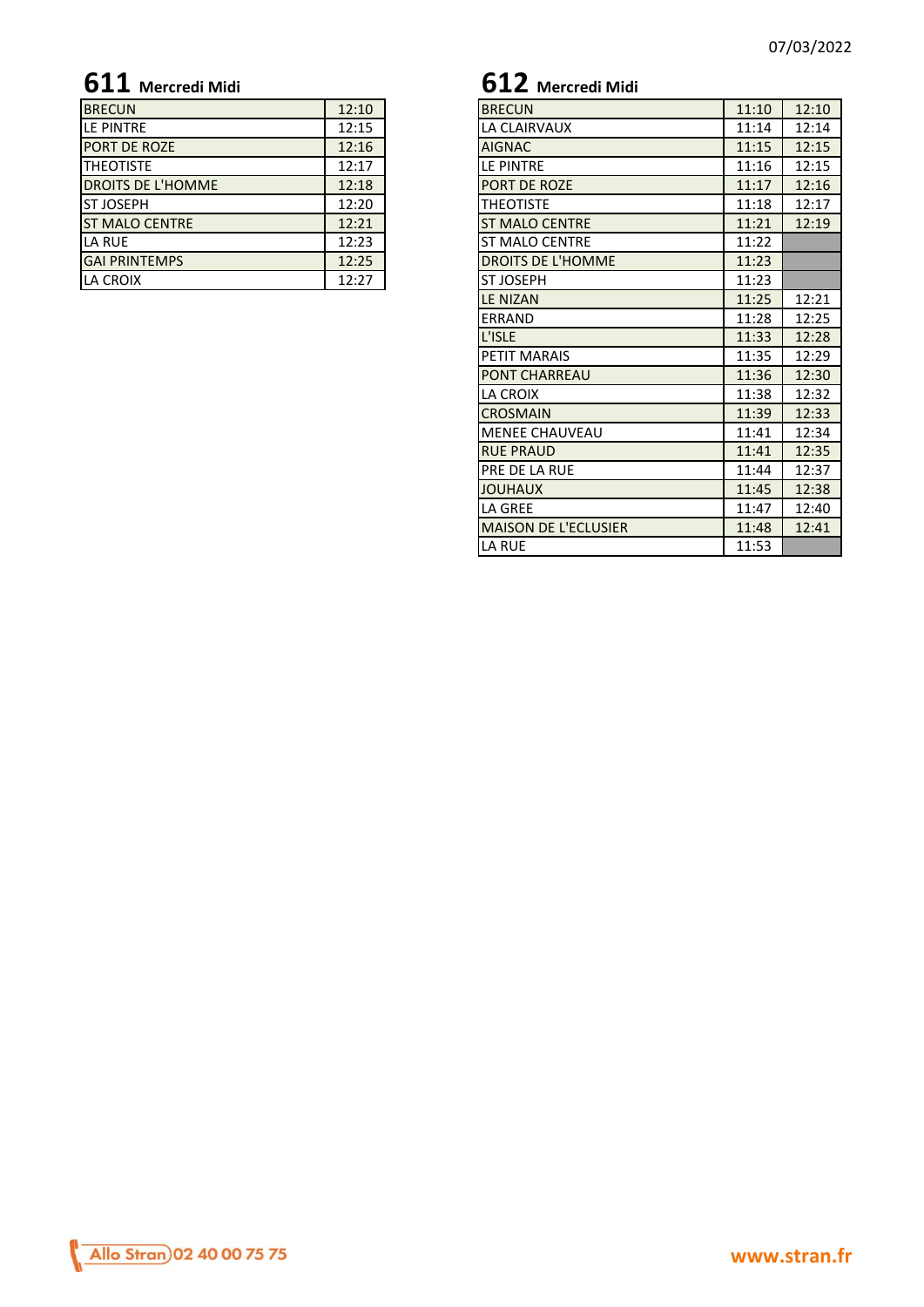## **621 Du Lundi au Vendredi 622 Du Lundi au Vendredi**

| <b>PENDILLE</b>                            | 06:49 | <b>BRECUN</b> (côté Quais)                 | 06:52 |
|--------------------------------------------|-------|--------------------------------------------|-------|
| LES CLOTEREAUX                             | 06:50 | <b>BAIS</b>                                | 06:53 |
| <b>PLACE DU MARCHE</b>                     | 06:51 | <b>PONT DU GUE</b>                         | 06:54 |
| <b>ST JOACHIM CENTRE</b>                   | 06:52 | <b>ILE DE MENAC</b>                        | 06:56 |
| LE LONY                                    | 06:53 | <b>LA GUILLARDAIS</b>                      | 06:58 |
| LA CLAIRVAUX                               | 06:56 | LA PETITE RINAIS                           | 06:59 |
| <b>AIGNAC</b>                              | 06:57 | LE PINTRE                                  | 07:00 |
| LE PINTRE                                  | 06:58 | PORT DE ROZE                               | 07:01 |
| <b>PORT DE ROZE</b>                        | 07:00 | <b>THEOTISTE</b>                           | 07:02 |
| <b>THEOTISTE</b>                           | 07:01 | DROITS DE L'HOMME                          | 07:03 |
| <b>DROITS DE L'HOMME</b>                   | 07:03 | <b>ST JOSEPH</b>                           | 07:05 |
| <b>ST JOSEPH *</b>                         | 07:05 | * Correspondance avec 621                  |       |
| * Correspondance avec 622                  |       | <b>ST MALO CENTRE</b>                      | 07:05 |
| <b>ST MALO CENTRE</b>                      | 07:05 | <b>LA RUE</b>                              | 07:07 |
| LA RUE                                     | 07:07 | <b>GAI PRINTEMPS</b>                       | 07:08 |
|                                            |       |                                            |       |
| <b>GAI PRINTEMPS</b>                       | 07:08 | LA CROIX **                                | 07:09 |
| LA CROIX **                                | 07:09 | ** Correspondance avec 624                 |       |
| ** Correspondance avec 624                 |       | <b>GRIS</b>                                | 07:11 |
| <b>GRIS</b>                                | 07:11 | <b>ALBERT SCHWEITZER ***</b>               | 07:14 |
| <b>ALBERT SCHWEITZER ***</b>               | 07:13 | *** Correspondance avec 444 pour CES Certé |       |
| *** Correspondance avec 444 pour CES Certé |       | <b>RUE DE LA PAIX</b>                      | 07:29 |
| <b>GARE SNCF</b>                           | 07:26 | <b>MAUDES</b>                              | 07:31 |
| <b>BERTHAUDERIE</b>                        | 07:29 | <b>JARDIN DES PLANTES</b>                  | 07:32 |
| <b>LAENNEC</b>                             | 07:34 | <b>SAINT LOUIS</b>                         | 07:34 |
| <b>BERTHELOT</b>                           | 07:35 | PLAISANCE COUBERTIN                        | 07:38 |
|                                            | 07:36 | <b>CITE SCOLAIRE</b>                       | 07:40 |
| <b>SUNDERLAND</b><br><b>PIERRE NORANGE</b> | 07:38 |                                            |       |
| <b>BOULETTERIE</b>                         | 07:42 |                                            |       |
| <b>HEINLEX</b>                             | 07:43 |                                            |       |

| <b>BRECUN</b> (côté Quais)                 | 06:52 |
|--------------------------------------------|-------|
| <b>BAIS</b>                                | 06:53 |
| <b>PONT DU GUE</b>                         | 06:54 |
| <b>ILE DE MENAC</b>                        | 06:56 |
| <b>LA GUILLARDAIS</b>                      | 06:58 |
| LA PETITE RINAIS                           | 06:59 |
| <b>LE PINTRE</b>                           | 07:00 |
| PORT DE ROZE                               | 07:01 |
| <b>THEOTISTE</b>                           | 07:02 |
| DROITS DE L'HOMME                          | 07:03 |
| <b>ST JOSEPH</b>                           | 07:05 |
| * Correspondance avec 621                  |       |
| <b>ST MALO CENTRE</b>                      | 07:05 |
| <b>LA RUE</b>                              | 07:07 |
| <b>GAI PRINTEMPS</b>                       | 07:08 |
| LA CROIX **                                | 07:09 |
| ** Correspondance avec 624                 |       |
| <b>GRIS</b>                                | 07:11 |
| <b>ALBERT SCHWEITZER ***</b>               | 07:14 |
| *** Correspondance avec 444 pour CES Certé |       |
| <b>RUE DE LA PAIX</b>                      | 07:29 |
| <b>MAUDES</b>                              | 07:31 |
| <b>JARDIN DES PLANTES</b>                  | 07:32 |
| <b>SAINT LOUIS</b>                         | 07:34 |
| <b>PLAISANCE COUBERTIN</b>                 | 07:38 |
| <b>CITE SCOLAIRE</b>                       | 07:40 |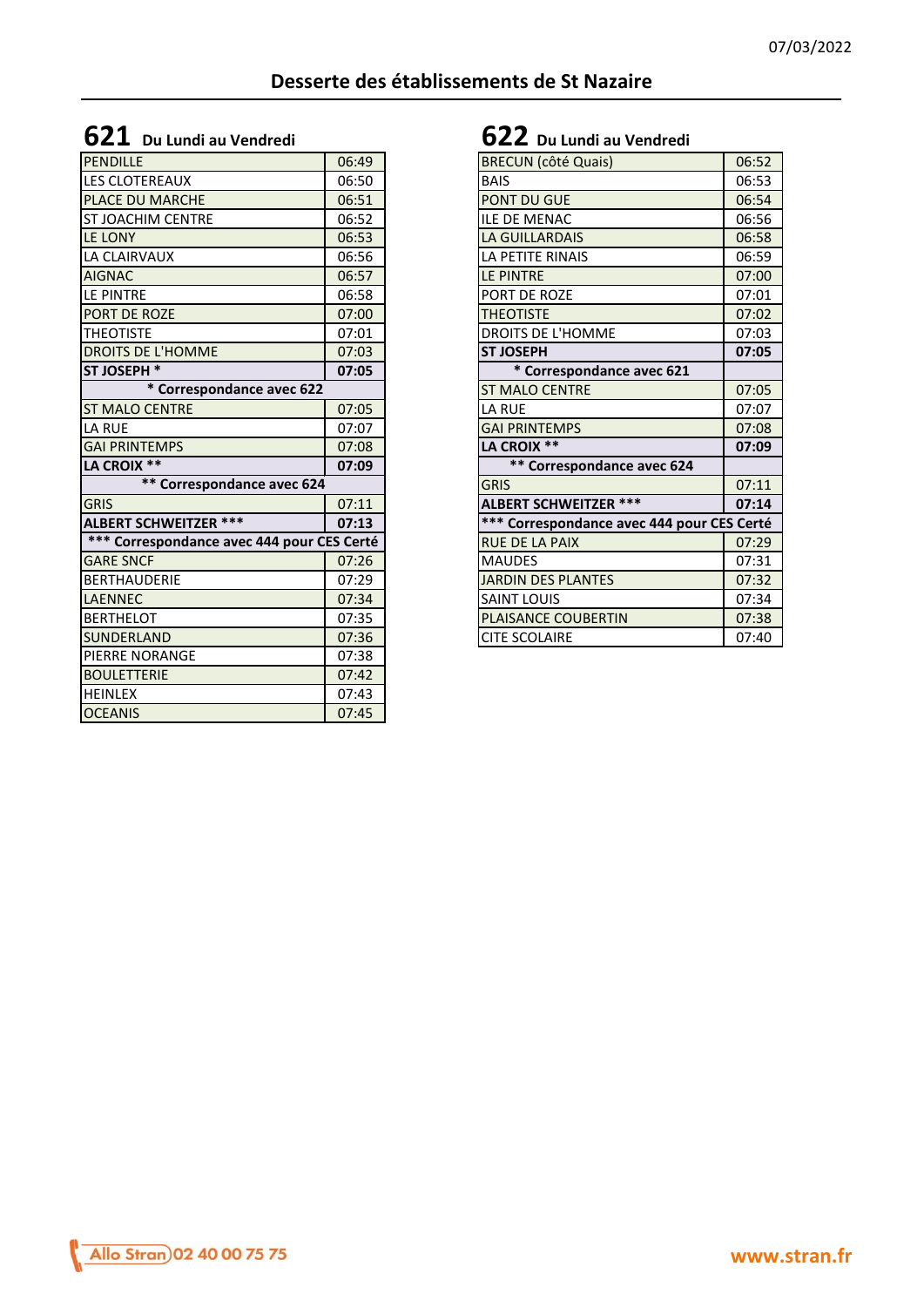## **623 Du Lundi au Vendredi 624 Du Lundi au Vendredi**

| <b>ILE DE MAZIN</b>         | 06:50 |
|-----------------------------|-------|
| PLACE DU MARCHE             | 06:53 |
| <b>ST JOACHIM CENTRE</b>    | 06:55 |
| <b>LES MARTINS</b>          | 06:58 |
| <b>LA ROCHETTE</b>          | 07:00 |
| LE MILLAUD                  | 07:03 |
| <b>LA RINAIS</b>            | 07:03 |
| LE PINTRE                   | 07:05 |
| <b>MAISON DE L'ECLUSIER</b> | 07:07 |
| LA GREE                     | 07:07 |
| <b>JOUHAUX</b>              | 07:09 |
| <b>PRE DE LA RUE</b>        | 07:10 |
| <b>GUY CADOU</b>            | 07:11 |
| LA CROIX DU PIN             | 07:11 |
| LE PIN                      | 07:13 |
| <b>LES PATURES *</b>        | 07:17 |
| * Correspondance avec 321   |       |
| <b>CHALANDIERES</b>         | 07:17 |
| <b>LONCE</b>                | 07:19 |
| <b>RUE DE LA PAIX</b>       | 07:36 |
| <b>MAUDES</b>               | 07:38 |
| <b>JARDIN DES PLANTES</b>   | 07:39 |
| <b>SAINT LOUIS</b>          | 07:41 |
| <b>MINER</b>                | 07:45 |
| <b>BERTHELOT</b>            | 07:46 |
| <b>LAENNEC</b>              | 07:47 |
|                             |       |

| <b>ERRAND</b>        | 06:54                            |  |  |  |  |
|----------------------|----------------------------------|--|--|--|--|
| <b>LE NIZAN</b>      | 06:56                            |  |  |  |  |
| L'ISLE               | 06:58                            |  |  |  |  |
| <b>PETIT MARAIS</b>  | 07:01                            |  |  |  |  |
| <b>PONT CHARREAU</b> | 07:02                            |  |  |  |  |
| LA CROIX *           | 07:05                            |  |  |  |  |
|                      | * Correspondance avec 621 et 622 |  |  |  |  |

|  |  | $\bf{625}\,$ Du Lundi au Vendredi |  |
|--|--|-----------------------------------|--|
|  |  |                                   |  |

| <b>PLACE DU MARCHE</b>     | 07:30 | <b>LES MARTINS</b>          | 07:40          |
|----------------------------|-------|-----------------------------|----------------|
| <b>ST JOACHIM CENTRE</b>   | 07:32 | LA ROCHETTE                 | 07:40          |
| <b>BRECUN (côté Quais)</b> | 07:35 | LE MILLAUD                  | 07:43          |
| <b>BAIS</b>                | 07:35 | <b>LA RINAIS</b>            | 07:43          |
| <b>PONT DU GUE</b>         | 07:36 | LE PINTRE                   | 07:45          |
| <b>ILE DE MENAC</b>        | 07:37 | <b>MAISON DE L'ECLUSIER</b> | 07:46          |
| LA GUILLARDAIS             | 07:39 | <b>LA GREE</b>              | 07:47          |
| LA PETITE RINAIS           | 07:40 | <b>XUAHUOL</b>              | 07:48          |
| LE PINTRE                  | 07:40 | PRE DE LA RUE               | 07:49          |
| <b>PORT DE ROZE</b>        | 07:41 | <b>GUY CADOU</b>            | 07:50          |
| <b>THEOTISTE</b>           | 07:42 | LA CROIX DU PIN             | 07:50          |
| <b>DROITS DE L'HOMME</b>   | 07:44 | LE PIN                      | 07:52          |
| <b>ST JOSEPH</b>           | 07:45 | <b>LES PATURES</b>          | 07:55          |
| <b>ST MALO CENTRE</b>      | 07:46 | <b>CHALANDIERES *</b>       | 07:56          |
|                            |       | * Correspondance avec 625   |                |
| <b>LA RUE</b>              | 07:48 |                             |                |
| <b>GAI PRINTEMPS</b>       | 07:49 | <b>LONCE</b>                |                |
| LA CROIX                   | 07:51 | <b>RUE DE LA PAIX</b>       |                |
| <b>CROSMAIN</b>            | 07:52 |                             | 07:57<br>08:19 |
| <b>LES PATURES</b>         | 07:55 |                             |                |
| <b>CHALANDIERES *</b>      | 07:56 |                             |                |
| * Correspondance avec 626  |       |                             |                |
| <b>LONCE</b>               | 07:57 |                             |                |
| <b>EDOUARD HERRIOT</b>     | 07:59 |                             |                |
| <b>GARE SNCF</b>           | 08:11 |                             |                |
| <b>BRIZEUX</b>             | 08:16 |                             |                |

# **625 Du Lundi au Vendredi 626 Du Lundi au Vendredi**

| <b>LES MARTINS</b>           | 07:40 |
|------------------------------|-------|
| LA ROCHETTE                  | 07:40 |
| <b>LE MILLAUD</b>            | 07:43 |
| <b>LA RINAIS</b>             | 07:43 |
| <b>LE PINTRE</b>             | 07:45 |
| <b>MAISON DE L'ECLUSIER</b>  | 07:46 |
| <b>LA GREE</b>               | 07:47 |
| <b>JOUHAUX</b>               | 07:48 |
| <b>PRE DE LA RUE</b>         | 07:49 |
| <b>GUY CADOU</b>             | 07:50 |
| LA CROIX DU PIN              | 07:50 |
| LE PIN                       | 07:52 |
| <b>LES PATURES</b>           | 07:55 |
| <b>CHALANDIERES*</b>         | 07:56 |
| *<br>Correspondance avec 625 |       |
| LONCE                        | 07:57 |
| <b>RUE DE LA PAIX</b>        | 08:19 |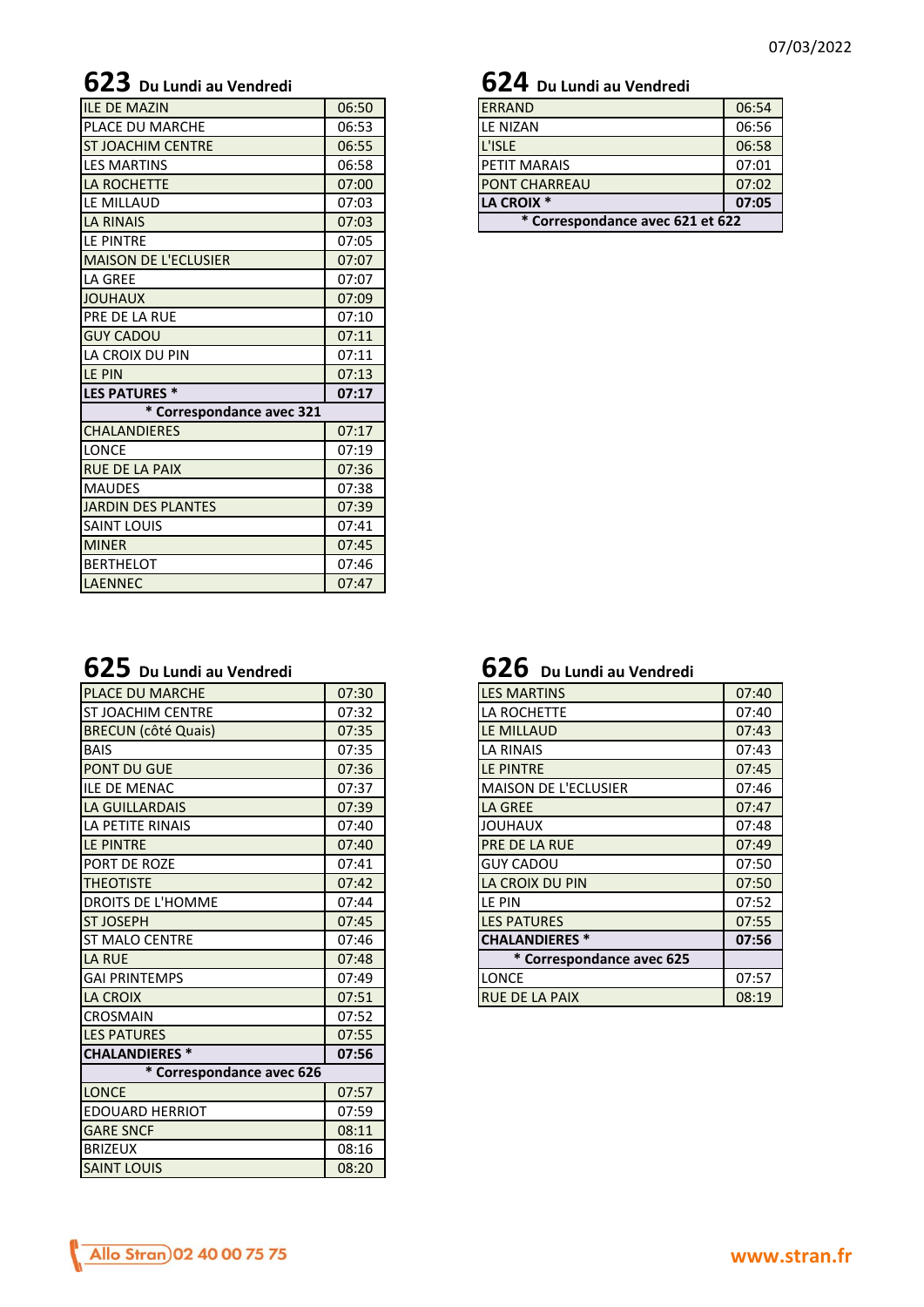### 07/03/2022

## **627 Du Lundi au Vendredi**

| <b>PENDILLE</b>            | 08:04 |
|----------------------------|-------|
| <b>LES CLOTEREAUX</b>      | 08:05 |
| PLACE DU MARCHE            | 08:05 |
| <b>ST JOACHIM CENTRE</b>   | 08:06 |
| LE LONY                    | 08:07 |
| LA CLAIRVAUX               | 08:09 |
| <b>AIGNAC</b>              | 08:10 |
| LE PINTRE                  | 08:11 |
| PORT DE ROZE               | 08:12 |
| <b>THEOTISTE</b>           | 08:13 |
| <b>DROITS DE L'HOMME</b>   | 08:15 |
| <b>ST JOSEPH</b>           | 08:15 |
| <b>ST MALO CENTRE</b>      | 08:16 |
| <b>LA RUE</b>              | 08:18 |
| <b>GAI PRINTEMPS</b>       | 08:19 |
| <b>LA CROIX</b>            | 08:20 |
| * Correspondance avec 612  |       |
| <b>LES PATURES</b>         | 08:24 |
| <b>CHALANDIERES</b>        | 08:25 |
| <b>LONCE</b>               | 08:26 |
| <b>GARE SNCF</b>           | 08:38 |
| <b>PARC PAYSAGER</b>       | 08:44 |
| <b>CITE SCOLAIRE</b>       | 08:46 |
| <b>PLAISANCE COUBERTIN</b> | 08:47 |
| <b>MINER</b>               | 08:48 |
| <b>BERTHELOT</b>           | 08:49 |
| LAENNEC                    | 08:50 |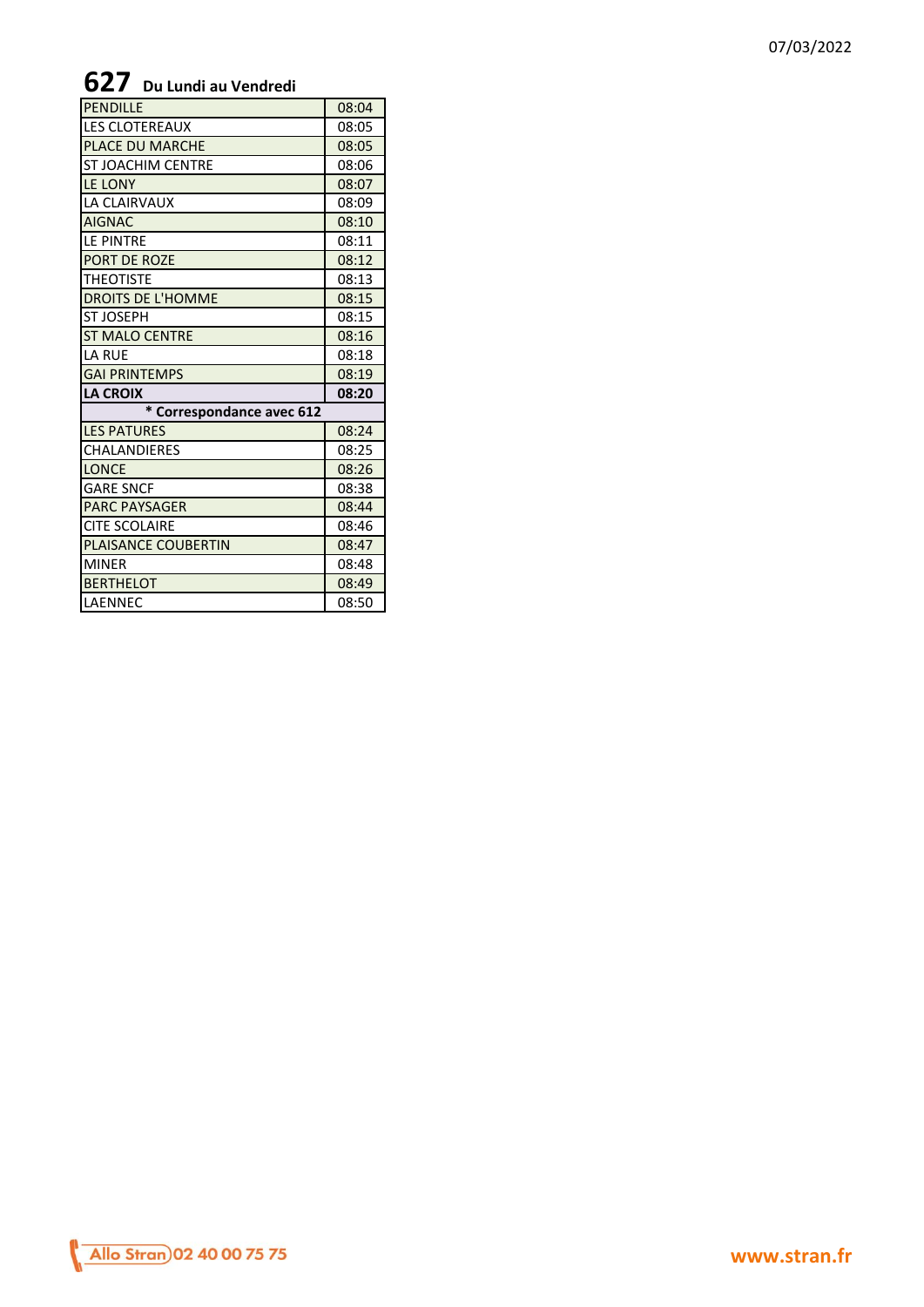| <b>BERTHAUDERIE</b>      | 15:40 | <b>BERTHAUDERIE</b>              | 16:50 |
|--------------------------|-------|----------------------------------|-------|
| <b>LAENNEC</b>           | 15:44 | <b>LAENNEC</b>                   | 16:54 |
| <b>BERTHELOT</b>         | 15:45 | <b>BERTHELOT</b>                 | 16:55 |
| <b>MINER</b>             | 15:46 | <b>SUNDERLAND</b>                | 16:57 |
| <b>SAINT LOUIS</b>       | 15:52 | <b>EDOUARD HERRIOT</b>           | 17:12 |
| JARDIN DES PLANTES       | 15:52 | <b>LONCE</b>                     | 17:14 |
| <b>MAUDES</b>            | 15:54 | <b>CHALANDIERES*</b>             | 17:15 |
| <b>RUE DE LA PAIX</b>    | 15:56 | * Correspondance avec 653 et 654 |       |
| <b>ZOLA ABATTOIRS</b>    | 16:01 | <b>PRE NEUF</b>                  | 17:16 |
| <b>EDOUARD HERRIOT</b>   | 16:08 | LA TORSE                         | 17:16 |
| <b>LONCE</b>             | 16:09 | <b>ALBERT SCHWEITZER</b>         | 17:16 |
| <b>CHALANDIERES</b>      | 16:10 | <b>GRIS</b>                      | 17:18 |
| <b>PRE NEUF</b>          | 16:11 | <b>LA CROIX</b>                  | 17:20 |
| <b>LA TORSE</b>          | 16:11 | <b>GAI PRINTEMPS</b>             | 17:21 |
| <b>ALBERT SCHWEITZER</b> | 16:12 | <b>LA RUE</b>                    | 17:21 |
| <b>GRIS</b>              | 16:14 | <b>ST MALO CENTRE</b>            | 17:22 |
| <b>LA CROIX</b>          | 16:16 | <b>ST JOSEPH</b>                 | 17:23 |
| <b>GAI PRINTEMPS</b>     | 16:17 | DROITS DE L'HOMME                | 17:25 |
| LA RUE                   | 16:17 | <b>THEOTISTE</b>                 | 17:27 |
| <b>ST MALO CENTRE</b>    | 16:19 | PORT DE ROZE                     | 17:28 |
| <b>ST JOSEPH</b>         | 16:20 | LE PINTRE                        | 17:30 |
| <b>DROITS DE L'HOMME</b> | 16:22 | LA PETITE RINAIS                 | 17:31 |
| <b>THEOTISTE</b>         | 16:23 | <b>LA GUILLARDAIS</b>            | 17:33 |
| <b>PORT DE ROZE</b>      | 16:24 | <b>ILE DE MENAC</b>              | 17:36 |
| LE PINTRE                | 16:26 | <b>PONT DU GUE</b>               | 17:38 |
| <b>AIGNAC</b>            | 16:27 | <b>BAIS</b>                      | 17:39 |
| <b>LA CLAIRVAUX</b>      | 16:29 | <b>BRECUN</b>                    | 17:41 |
| LE LONY                  | 16:31 | ST JOACHIM CENTRE                | 17:43 |
| <b>PLACE DU MARCHE</b>   | 16:35 | PLACE DU MARCHE                  | 17:43 |
| <b>ST JOACHIM CENTRE</b> | 16:37 | <b>ILE DE MAZIN</b>              | 17:44 |

# **651 Lundi - Mardi - Jeudi - Vendredi 652 Lundi - Mardi - Jeudi - Vendredi**

| <b>UUL</b> Lundi - Mardi - Jeudi - Vendredi |       |
|---------------------------------------------|-------|
| <b>BERTHAUDERIE</b>                         | 16:50 |
| LAENNEC                                     | 16:54 |
| <b>BERTHELOT</b>                            | 16:55 |
| SUNDERLAND                                  | 16:57 |
| <b>EDOUARD HERRIOT</b>                      | 17:12 |
| <b>LONCE</b>                                | 17:14 |
| <b>CHALANDIERES*</b>                        | 17:15 |
| * Correspondance avec 653 et 654            |       |
| <b>PRE NEUF</b>                             | 17:16 |
| <b>LA TORSE</b>                             | 17:16 |
| <b>ALBERT SCHWEITZER</b>                    | 17:16 |
| <b>GRIS</b>                                 | 17:18 |
| <b>LA CROIX</b>                             | 17:20 |
| <b>GAI PRINTEMPS</b>                        | 17:21 |
| <b>LA RUE</b>                               | 17:21 |
| <b>ST MALO CENTRE</b>                       | 17:22 |
| <b>ST JOSEPH</b>                            | 17:23 |
| <b>DROITS DE L'HOMME</b>                    | 17:25 |
| <b>THEOTISTE</b>                            | 17:27 |
| PORT DE ROZE                                | 17:28 |
| LE PINTRE                                   | 17:30 |
| LA PETITE RINAIS                            | 17:31 |
| <b>LA GUILLARDAIS</b>                       | 17:33 |
| <b>ILE DE MENAC</b>                         | 17:36 |
| PONT DU GUE                                 | 17:38 |
| <b>BAIS</b>                                 | 17:39 |
| <b>BRECUN</b>                               | 17:41 |
| <b>ST JOACHIM CENTRE</b>                    | 17:43 |
| <b>PLACE DU MARCHE</b>                      | 17:43 |
| <b>ILE DE MAZIN</b>                         | 17:44 |
| <b>LES CLOTEREAUX</b>                       | 17:45 |
| PENDILLE                                    | 17:45 |
| <b>CAMERUN</b>                              | 17:49 |
| <b>RUE RIVIERE</b>                          | 17:50 |
| <b>LA MARTINAIS</b>                         | 17:50 |
| <b>VIEILLE SAULZE</b>                       | 17:51 |
| RUE VIEILLE SAULZE 1                        | 17:51 |
| RUE VIEILLE SAULZE 2                        | 17:52 |
| LE GUE DE CAMER                             | 17:53 |
| <b>COMPLEXE SPORTIF</b>                     | 17:54 |
| LE BOSSIS                                   | 17:56 |
| <b>QUEBITRE</b>                             | 17:58 |
| <b>PENLYS</b>                               | 18:00 |
| <b>MAISON DE L'ENFANCE</b>                  | 18:02 |
| MAIRIE DE LA CHAPELLE                       |       |
| RANRETZ                                     | 18:02 |
| <b>FOSSE DE ROTZ</b>                        | 18:03 |
|                                             | 18:04 |
| LA HERVIAIS                                 | 18:04 |
| <b>FOSSE BLANC</b>                          | 18:05 |
| MAYUN                                       | 18:06 |
| LA CROIX GOURNAT                            | 18:07 |
| PETIT MARAIS                                | 18:07 |
| <b>CIMETIERE</b>                            | 18:08 |
| <b>RUE DU GUE</b>                           | 18:09 |
| PIERRE HAMON                                | 18:11 |
| <b>GALVANDAIS</b>                           | 18:13 |
| AJO LE HERBE                                | 18:14 |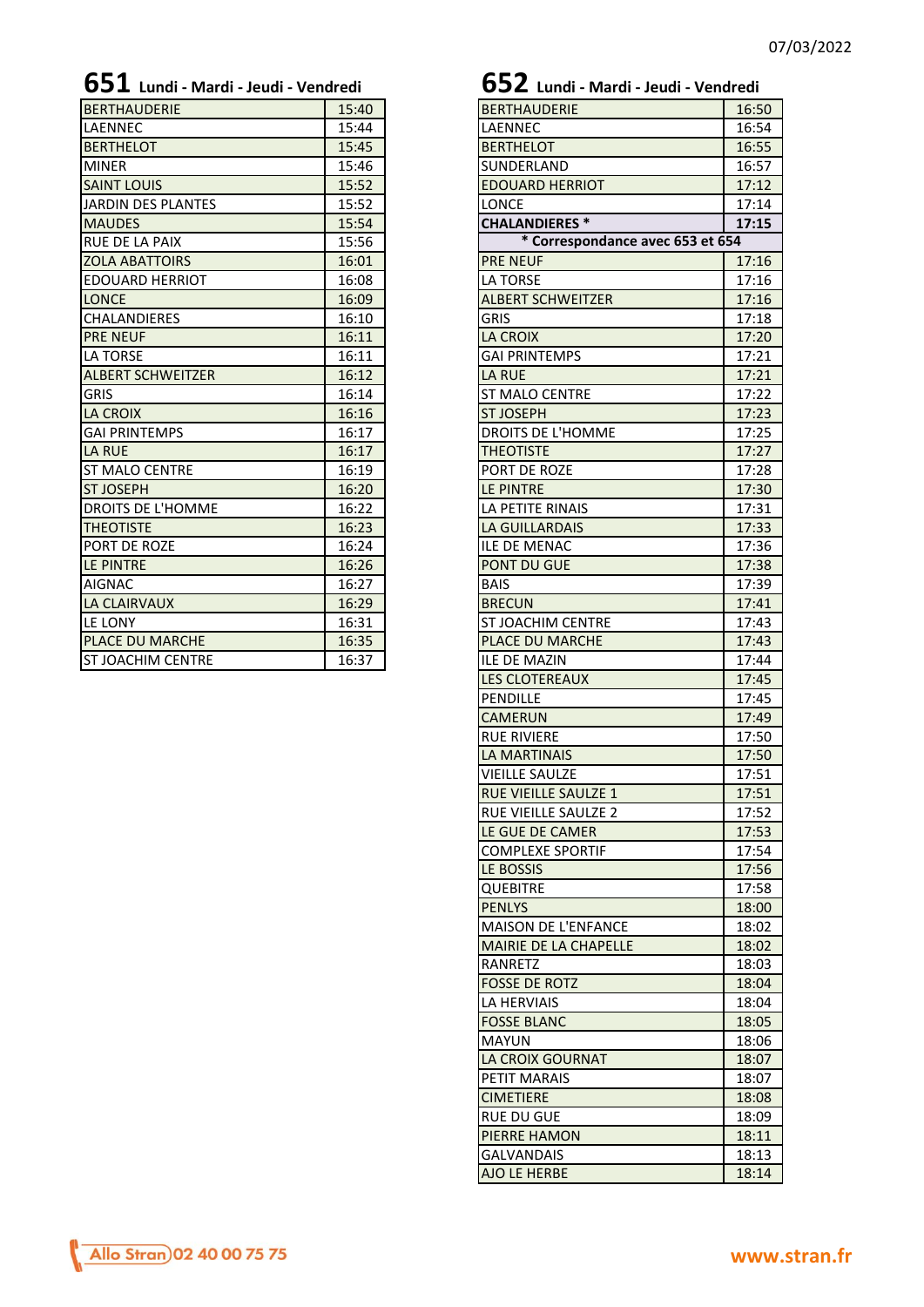| <b>SAINT LOUIS</b>               | 16:52 | <b>JULIEN LAMBOT</b>                  | 16:50 |
|----------------------------------|-------|---------------------------------------|-------|
| JARDIN DES PLANTES               | 16:53 | <b>ABATTOIRS</b>                      | 16:54 |
| <b>MAUDES</b>                    | 16:56 | <b>BELLEVUE *</b>                     | 16:57 |
| <b>RUE DE LA PAIX</b>            | 16:58 | * Correspondance avec 452 vers Donges |       |
| <b>EDOUARD HERRIOT</b>           | 17:12 | <b>LONCE</b>                          | 17:07 |
| <b>LONCE</b>                     | 17:14 | <b>CHALANDIERES **</b>                | 17:15 |
| <b>CHALANDIERES *</b>            | 17:15 | ** Correspondance avec 652 et 653     |       |
| * Correspondance avec 652 et 654 |       | <b>PRE NEUF</b>                       | 17:16 |
| <b>LES PATURES</b>               | 17:15 | LA TORSE                              | 17:17 |
| LE PIN                           | 17:19 | <b>ALBERT SCHWEITZER</b>              | 17:18 |
| LA CROIX DU PIN                  | 17:20 | <b>GRIS</b>                           | 17:20 |
| <b>GUY CADOU</b>                 | 17:21 | <b>LA CROIX</b>                       | 17:23 |
| <b>PRE DE LA RUE</b>             | 17:21 | PONT CHARREAU                         | 17:24 |
| <b>JOUHAUX</b>                   | 17:23 | <b>PETIT MARAIS</b>                   | 17:25 |
| <b>LA GREE</b>                   | 17:24 | L'ISLE                                | 17:26 |
| <b>MAISON DE L'ECLUSIER</b>      | 17:26 | <b>LE NIZAN</b>                       | 17:28 |
| LE PINTRE                        | 17:27 | ERRAND                                | 17:32 |
| <b>AIGNAC</b>                    | 17:28 | <b>ST JOSEPH</b>                      | 17:37 |
| <b>LA CLAIRVAUX</b>              | 17:29 |                                       |       |
| LE LONY                          | 17:31 |                                       |       |
| <b>LES MARTINS</b>               | 17:34 |                                       |       |
| LA ROCHETTE                      | 17:35 |                                       |       |
| <b>LE MILLAUD</b>                | 17:38 |                                       |       |
| <b>LA RINAIS</b>                 | 17:39 |                                       |       |
|                                  |       |                                       |       |

| 655 Lundi - Mardi - Jeudi - Vendredi | $656$ Lundi - Mardi - Jeudi - Ven. |
|--------------------------------------|------------------------------------|
|                                      |                                    |

| SUNDERLAND                       | 17:48 | <b>SUNDERLAND</b>                | 17:48 |
|----------------------------------|-------|----------------------------------|-------|
| <b>BERTHELOT</b>                 | 17:49 | <b>BERTHELOT</b>                 | 17:49 |
| <b>LAENNEC</b>                   | 17:50 | <b>LAENNEC</b>                   | 17:49 |
| <b>BERTHAUDERIE</b>              | 17:55 | <b>TRANCHEE</b>                  | 17:51 |
| <b>GARE SNCF</b>                 | 18:00 | <b>SAINT LOUIS</b>               | 17:56 |
| <b>EDOUARD HERRIOT</b>           | 18:13 | <b>JARDIN DES PLANTES</b>        | 17:57 |
| <b>LONCE</b>                     | 18:16 | <b>MAUDES</b>                    | 18:00 |
| <b>CHALANDIERES*</b>             | 18:18 | <b>RUE DE LA PAIX</b>            | 18:02 |
| * Correspondance avec 656 et 657 |       | <b>EDOUARD HERRIOT</b>           | 18:15 |
| <b>PRE NEUF</b>                  | 18:20 | <b>LONCE</b>                     | 18:17 |
| <b>LA TORSE</b>                  | 18:20 | <b>CHALANDIERES*</b>             | 18:18 |
| <b>ALBERT SCHWEITZER</b>         | 18:21 | * Correspondance avec 655 et 657 |       |
| <b>GRIS</b>                      | 18:23 | <b>LES PATURES</b>               | 18:18 |
| <b>LA CROIX</b>                  | 18:26 | LE PIN                           | 18:22 |
| <b>GAI PRINTEMPS</b>             | 18:28 | LA CROIX DU PIN                  | 18:23 |
| <b>LA RUE</b>                    | 18:28 | <b>GUY CADOU</b>                 | 18:23 |
| <b>ST MALO CENTRE</b>            | 18:30 | <b>PRE DE LA RUE</b>             | 18:24 |
| <b>ST JOSEPH</b>                 | 18:31 | <b>JOUHAUX</b>                   | 18:25 |
| <b>DROITS DE L'HOMME</b>         | 18:33 | <b>LA GREE</b>                   | 18:27 |
| <b>THEOTISTE</b>                 | 18:34 | <b>MAISON DE L'ECLUSIER</b>      | 18:28 |
| <b>PORT DE ROZE</b>              | 18:35 | LE PINTRE                        | 18:29 |
| LE PINTRE                        | 18:36 | <b>AIGNAC</b>                    | 18:30 |
| LA PETITE RINAIS                 | 18:37 | <b>LA CLAIRVAUX</b>              | 18:31 |
| LA GUILLARDAIS                   | 18:38 | LE LONY                          | 18:33 |
| <b>ILE DE MENAC</b>              | 18:40 | <b>LES MARTINS</b>               | 18:36 |
| <b>PONT DU GUE</b>               | 18:41 | LA ROCHETTE                      | 18:37 |
| <b>BAIS</b>                      | 18:42 | LE MILLAUD                       | 18:40 |
| <b>BRECUN</b>                    | 18:43 | <b>LA RINAIS</b>                 | 18:41 |
| <b>ST JOACHIM CENTRE</b>         | 18:45 |                                  |       |
| <b>PLACE DU MARCHE</b>           | 18:47 |                                  |       |
| LES CLOTEREAUX                   | 18:48 |                                  |       |
| <b>PENDILLE</b>                  | 18:50 |                                  |       |
|                                  |       |                                  |       |

## **653 Lundi - Mardi - Jeudi - Vendredi 654 Lundi - Mardi - Jeudi - Ven.**

| <b>JULIEN LAMBOT</b>                  | 16:50 |
|---------------------------------------|-------|
| <b>ABATTOIRS</b>                      | 16:54 |
| <b>BELLEVUE *</b>                     | 16:57 |
| * Correspondance avec 452 vers Donges |       |
| LONCE                                 | 17:07 |
| <b>CHALANDIERES**</b>                 | 17:15 |
| ** Correspondance avec 652 et 653     |       |
| <b>PRE NEUF</b>                       | 17:16 |
| <b>LA TORSE</b>                       | 17:17 |
| <b>ALBERT SCHWEITZER</b>              | 17:18 |
| <b>GRIS</b>                           | 17:20 |
| <b>LA CROIX</b>                       | 17:23 |
| PONT CHARREAU                         | 17:24 |
| <b>PETIT MARAIS</b>                   | 17:25 |
| L'ISLE                                | 17:26 |
| <b>LE NIZAN</b>                       | 17:28 |
| ERRAND                                | 17:32 |
| <b>ST JOSEPH</b>                      | 17:37 |

| $656$ Lundi - Mardi - Jeudi - Ven. |  |
|------------------------------------|--|
|                                    |  |

| SUNDERLAND                       | 17:48 |
|----------------------------------|-------|
| <b>BERTHELOT</b>                 | 17:49 |
| <b>LAENNEC</b>                   | 17:49 |
| <b>TRANCHEE</b>                  | 17:51 |
| <b>SAINT LOUIS</b>               | 17:56 |
| <b>JARDIN DES PLANTES</b>        | 17:57 |
| <b>MAUDES</b>                    | 18:00 |
| <b>RUE DE LA PAIX</b>            | 18:02 |
| <b>EDOUARD HERRIOT</b>           | 18:15 |
| LONCE                            | 18:17 |
| <b>CHALANDIERES*</b>             | 18:18 |
| * Correspondance avec 655 et 657 |       |
| <b>LES PATURES</b>               | 18:18 |
| LE PIN                           | 18:22 |
| LA CROIX DU PIN                  | 18:23 |
| <b>GUY CADOU</b>                 | 18:23 |
| PRE DE LA RUE                    | 18:24 |
| <b>JOUHAUX</b>                   | 18:25 |
| <b>LA GREE</b>                   | 18:27 |
| <b>MAISON DE L'ECLUSIER</b>      | 18:28 |
| <b>LE PINTRE</b>                 | 18:29 |
| <b>AIGNAC</b>                    | 18:30 |
| <b>LA CLAIRVAUX</b>              | 18:31 |
| LE LONY                          | 18:33 |
| <b>LES MARTINS</b>               | 18:36 |
| LA ROCHETTE                      | 18:37 |
| LE MILLAUD                       | 18:40 |
| <b>LA RINAIS</b>                 | 18:41 |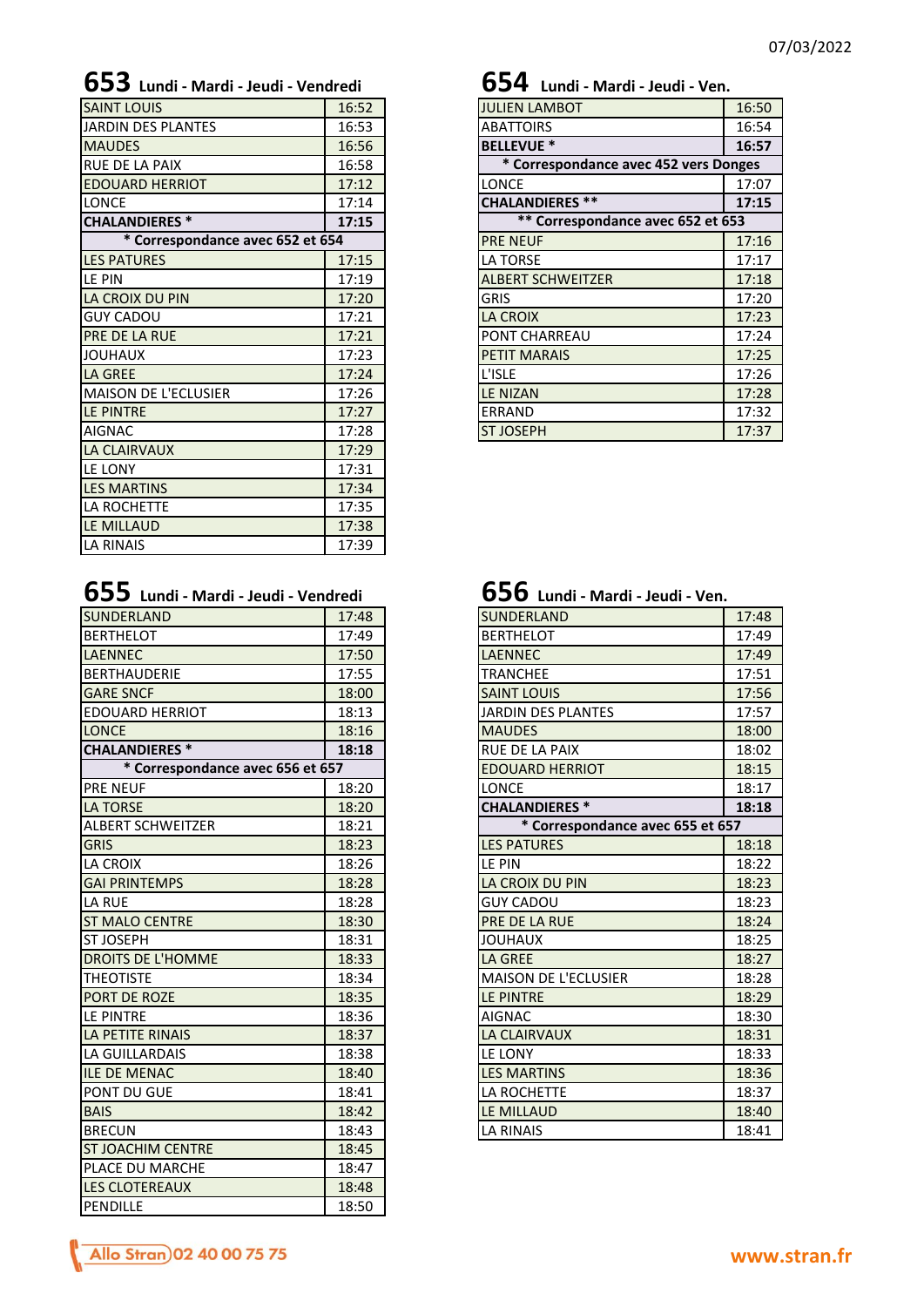**657 Lundi - Mardi - Jeudi - Ven. 681 Mercredi Midi**

| <b>CHALANDIERES*</b>             | 18:18 | <b>SUNDERLAND</b>         | 12:18 |
|----------------------------------|-------|---------------------------|-------|
| * Correspondance avec 655 et 656 |       | <b>MINER</b>              | 12:18 |
| <b>PRE NEUF</b>                  | 18:19 | <b>BERTHELOT</b>          | 12:19 |
| <b>LA TORSE</b>                  | 18:19 | LAENNEC                   | 12:19 |
| <b>ALBERT SCHWEITZER</b>         | 18:20 | <b>BERTHAUDERIE</b>       | 12:22 |
| <b>GRIS</b>                      | 18:21 | <b>GARE SNCF</b>          | 12:26 |
| LA CROIX                         | 18:24 | <b>EDOUARD HERRIOT</b>    | 12:34 |
| <b>PONT CHARREAU</b>             | 18:25 | <b>LONCE</b>              | 12:36 |
| PETIT MARAIS                     | 18:26 | <b>CHALANDIERES *</b>     | 12:38 |
| L'ISLE                           | 18:27 | * Correspondance avec 683 |       |
| <b>LE NIZAN</b>                  | 18:29 | <b>PRE NEUF</b>           | 12:39 |
| <b>ERRAND</b>                    | 18:32 | LA TORSE                  | 12:40 |
| <b>ST JOSEPH</b>                 | 18:37 | <b>ALBERT SCHWEITZER</b>  | 12:41 |

## **683 Mercredi Midi**

| <b>LAENNEC</b>            | 12:13 | <b>ST MALO CENTRE</b>        | 12:48 |
|---------------------------|-------|------------------------------|-------|
| <b>BERTHELOT</b>          | 12:14 | <b>ST JOSEPH</b>             | 12:49 |
| <b>MINER</b>              | 12:15 | DROITS DE L'HOMME            | 12:51 |
| JARDIN DES PLANTES        | 12:21 | <b>THEOTISTE</b>             | 12:51 |
| <b>MAUDES</b>             | 12:23 | PORT DE ROZE                 | 12:52 |
| <b>RUE DE LA PAIX</b>     | 12:25 | LE PINTRE                    | 12:53 |
| <b>EDOUARD HERRIOT</b>    | 12:35 | LA PETITE RINAIS             | 12:53 |
| <b>LONCE</b>              | 12:37 | LA GUILLARDAIS               | 12:54 |
| <b>CHALANDIERES *</b>     | 12:38 | <b>ILE DE MENAC</b>          | 12:55 |
| * Correspondance avec 681 |       | <b>PONT DU GUE</b>           | 12:56 |
| <b>LES PATURES</b>        | 12:38 | <b>BAIS</b>                  | 12:56 |
| LE PIN                    | 12:44 | <b>BRECUN</b>                | 12:57 |
| LA CROIX DU PIN           | 12:46 | <b>ST JOACHIM CENTRE</b>     | 12:58 |
| <b>GAI PRINTEMPS</b>      | 12:48 | <b>PLACE DU MARCHE</b>       | 12:58 |
| LA CROIX                  | 12:50 | <b>ILE DE MAZIN</b>          | 13:00 |
| <b>PONT CHARREAU</b>      | 12:51 | <b>LES CLOTEREAUX</b>        | 13:01 |
| <b>PETIT MARAIS</b>       | 12:52 | <b>PENDILLE</b>              | 13:02 |
| L'ISLE                    | 12:54 | <b>CAMERUN</b>               | 13:08 |
| <b>LE NIZAN</b>           | 12:56 | <b>RUE RIVIERE</b>           | 13:09 |
| <b>ERRAND</b>             | 13:00 | <b>LA MARTINAIS</b>          | 13:10 |
| <b>ST JOSEPH</b>          | 13:06 | <b>VIEILLE SAULZE</b>        | 13:10 |
| <b>DROITS DE L'HOMME</b>  | 13:06 | <b>RUE VIEILLE SAULZE 1</b>  | 13:11 |
| <b>THEOTISTE</b>          | 13:08 | <b>RUE VIEILLE SAULZE 2</b>  | 13:12 |
| PORT DE ROZE              | 13:08 | LE GUE DE CAMER              | 13:13 |
| LE PINTRE                 | 13:09 | <b>COMPLEXE SPORTIF</b>      | 13:15 |
| <b>AIGNAC</b>             | 13:10 | LE BOSSIS                    | 13:19 |
| <b>LA CLAIRVAUX</b>       | 13:11 | <b>QUEBITRE</b>              | 13:21 |
| LE LONY                   | 13:13 | <b>PENLYS</b>                | 13:24 |
| <b>LES MARTINS</b>        | 13:15 | <b>MAISON DE L'ENFANCE</b>   | 13:26 |
| <b>LA ROCHETTE</b>        | 13:16 | <b>MAIRIE DE LA CHAPELLE</b> | 13:26 |
| LE MILLAUD                | 13:18 | <b>RANRETZ</b>               | 13:28 |
| <b>LA RINAIS</b>          | 13:19 | <b>FOSSE DE ROTZ</b>         | 13:28 |

| Lunu - Iviarai - Jeaul           |       |
|----------------------------------|-------|
| <b>CHALANDIERES*</b>             | 18:18 |
| * Correspondance avec 655 et 656 |       |
| <b>PRE NEUF</b>                  | 18:19 |
| <b>LA TORSE</b>                  | 18:19 |
| ALBERT SCHWEITZER                | 18:20 |
| <b>GRIS</b>                      | 18:21 |
| LA CROIX                         | 18:24 |
| PONT CHARREAU                    | 18:25 |
| PETIT MARAIS                     | 18:26 |
|                                  |       |
| L'ISLE                           | 18:27 |
| LE NIZAN                         | 18:29 |
| <b>ERRAND</b>                    | 18:32 |
| <b>ST JOSEPH</b>                 | 18:37 |
|                                  |       |
|                                  |       |
|                                  |       |
| 683 Mercredi Midi                |       |
|                                  |       |
| LAENNEC                          | 12:13 |
| <b>BERTHELOT</b>                 | 12:14 |
| <b>MINER</b>                     | 12:15 |
| JARDIN DES PLANTES               | 12:21 |
| <b>MAUDES</b>                    | 12:23 |
| RUE DE LA PAIX                   | 12:25 |
| <b>EDOUARD HERRIOT</b>           | 12:35 |
|                                  |       |
| LONCE                            | 12:37 |
| <b>CHALANDIERES*</b>             | 12:38 |
| * Correspondance avec 681        |       |
| <b>LES PATURES</b>               | 12:38 |
| LE PIN                           | 12:44 |
| LA CROIX DU PIN                  | 12:46 |
| <b>GAI PRINTEMPS</b>             | 12:48 |
| LA CROIX                         | 12:50 |
| PONT CHARREAU                    | 12:51 |
| PETIT MARAIS                     | 12:52 |
| L'ISLE                           | 12:54 |
|                                  |       |
| LE NIZAN                         | 12:56 |
| ERRAND                           | 13:00 |
| ST JOSEPH                        | 13:06 |
| DROITS DE L'HOMME                | 13:06 |
| <b>THEOTISTE</b>                 | 13:08 |
| PORT DE ROZE                     | 13:08 |
| LE PINTRE                        | 13:09 |
| AIGNAC                           |       |
|                                  | 13:10 |
| LA CLAIRVAUX                     | 13:11 |
| LE LONY                          | 13:13 |
| <b>LES MARTINS</b>               | 13:15 |
| LA ROCHETTE                      | 13:16 |
| LE MILLAUD                       | 13:18 |
| LA RINAIS                        | 13:19 |
|                                  |       |
|                                  |       |
|                                  |       |
|                                  |       |
|                                  |       |
|                                  |       |
|                                  |       |
|                                  |       |
|                                  |       |
|                                  |       |
|                                  |       |
|                                  |       |
|                                  |       |